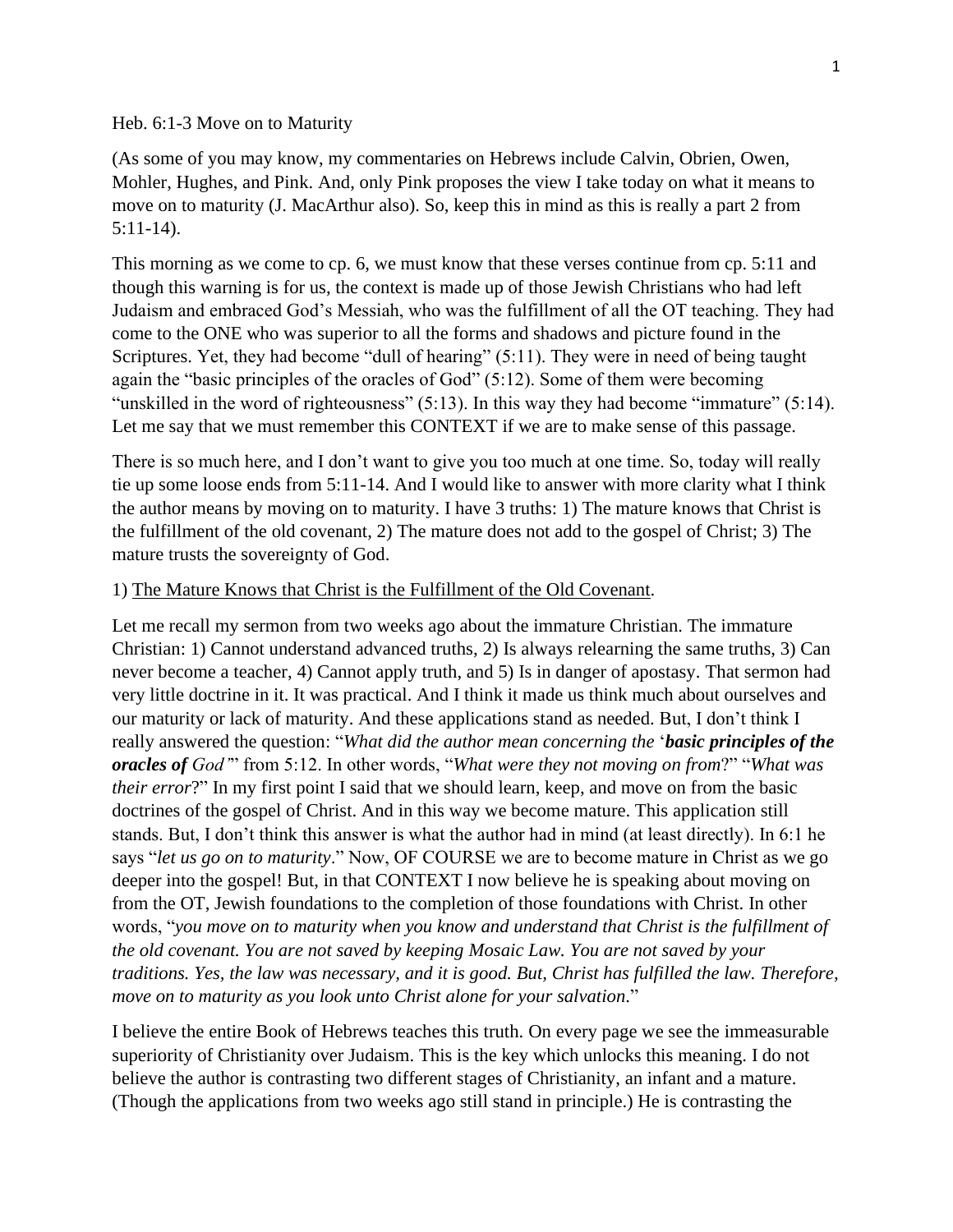"substance over against shadows" (Pink). Think about a forest that sits on the edge of a field. And as the sun hits the forest, shadows are cast. And I tell one of my kids to go and touch the trees. Well, what if they run toward the shadows and not the trees. What will they find? Shadows. In the same way, the author is saying, don't go back to the shadows. Look at the tree. Form cp. 5:11-14, this is the milk of all the types and shadows of the old covenant. *Don't look back to those things as if they, in and of themselves can save you. Don't mix Mosaic Law with the good news of the Gospel of Christ. Don't move backwards. Move on to maturity. Judaism was temporary. Yes, it was foundational, but now the rest of the building has been built, with the coming of the Gospel of Christ. Don't be dull of hearing. Move on to solid food. Move on from those* "*basic principles of the oracles of God*." Then you will be skilled in the word of righteousness. Then you will have powers of discernment to distinguish between good and evil.

Now, quickly, before moving on, I must address the translation of 6:1. The ESV says, "**Therefore, let us leave the elementary doctrine of Christ and go on to maturity** . . ." This is far from literal. A literal translation would be better for our context. Literally, it says, "*Therefore, having left the word of the beginning of Christ*." Or, another has it this way: "*wherefore, having left the of the beginning of the Christ discourse*." It doesn't say, "The Lord Christ," but "Christ," which is also translated "Messiah." This parallels with 5:12: "**For though by this time you ought to be teachers, you need someone to teach you again the basic principles of the oracles of God**." Taken together, I believe the best meaning is to leave the elementary teachings of what the OT teaches about the Messiah. In other words, "*Let's move on to maturity by leaving what the Old Testament teaches about the Messiah and embrace the full revelation of the Son in the New Covenant revealed in the NT*." "**Let's move from the shadows to that which is real**!"

I believe this is the key to understanding this passage and the entire book. Think back to what we've read. Long ago, at many times and in many ways, God spoke to our fathers by the prophets, but in these last days he has spoken o us by his Son . . . He is the heir of all things. He is the radiance of the glory of God and the exact imprint of his nature, and he upholds the universe by the word of his power. He is greater than the angels. He is greater than Moses. He is greater than Aaron. He is greater than Joshua. He is the rest for the people of God. He is our high priest who has passed through the heavens. The author is saying, "These are the things you should have gotten. And, by going back to the types and shadows and figures, you have become immature. And if this continues, you are in danger of apostasy (next week).

For us, who are not Hebrew Christians, what do we do. How does this apply? To the Hebrews it meant abandoning the system of Judaism and trusting in the Son of God revealed in the new covenant. For Christians, it means turn away from those things that absorbed your time and energy when you were unregenerate and find your satisfaction in Christ alone! For the Hebrews, I think of Jesus' words, "*Believe in God. Believe also in me*" (John 14:1). For us today, this means that we must also look to our great high priest in heaven! Dwell upon him. Mediate upon him, who He is, and what He has done in fulfilling all God's promises in the OT. In the end, this is the great doctrine of Christ Alone, which brings us to our next truth.

2) The Mature Does Not Add to the Gospel of Christ. Look at vv. 1-2 "**not laying again a foundation of repentance from dead works and of faith toward God, 2 and of instruction**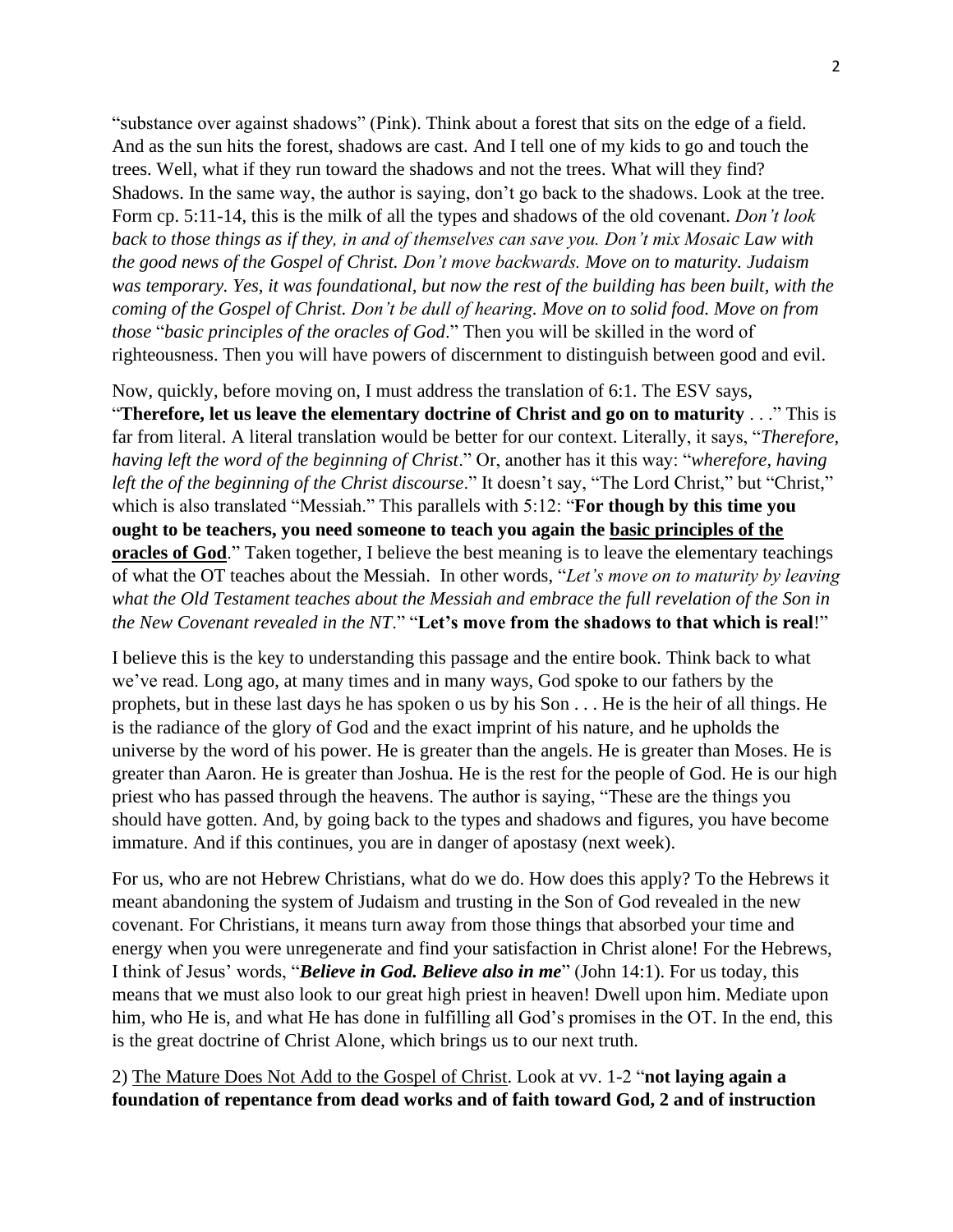**about washings, the laying on of hands, the resurrection of the dead, and eternal judgment**." Look back at 5:12. These are the specifics of the "**basic principles of the oracles of**  God." These are the "elementary doctrines" of 6:1. As we've seen, those Hebrew Christians were immature because they returning to the old covenant in their understanding. They were going back to the "milk," which caused them not be able to eat the "meat" of Christ in the new covenant. As the author says, they were "*laying again a foundation* . . ." And in essence what were they doing? They were adding to the gospel of Christ.

Here the author mentions 6 doctrines of the OT. And these doctrines are very important. He describes them as a "foundation." Again, I do not believe he is speaking of elementary doctrines of experiences as a Christian, but instead they were the basics of the system of Judaism which paved the way for the full revelation found in the Gospel of Christ. Think of building. What comes first? It is the foundation. And then what happens? The rest of the structure is laid upon and built upon the foundation. The foundation precedes the building. And when the building is finished you don't even see the foundation. You see the finished building. Such is the case with Judaism and all the OT. And even after the building is built, the foundation is still there. We just don't lay it again. To lay it again would be to forsake the substance for the shadows. Do you remember what Paul wrote to the Galatians who were looking to the law and "falling from grace?" He says, "**So then, the law was our guardian until Christ came, in order that we might be justified by faith. But now that faith has come, we are no longer under a guardian, for in Christ Jesus you are all sons of God, through faith**."

With this in mind, let me briefly go through these 6 things.

i. Repentance from dead works. He doesn't say repentance from sins, but repentance from dead works. I believe he is speaking of the works of the earthly Levitical system, particularly all the ceremonies. And the reason they are dead is because they were only performed by men in the flesh. This is the earthly priesthood of Aaron, which has no power over the heart. The blood of bulls and goats could never atone for sins. Heb. 10:1 says, "**For since the law has but a shadow of the good things to come instead of the true form of these realities, it can never, by the same sacrifices that are continually offered every year, make perfect those who draw near**."

ii. And of faith toward God. I believe this phrase speaks of the nation of Israel who "believed in God" as a nation. They were not like the Gentiles, who did not know God as Paul notes in his sermon in Acts 17: "*To the unknown God*." As a nation, their faith was in God. It was a national thing to them. And often it turned to pride as they were the "chosen nation." But when Christ came, they were told to put their faith in HIM, who is God in the flesh. Throughout the NT we are told to put our faith in Jesus Christ (See Gal. 2:16, 20; Eph. 1:15; Phil. 3:9; Col. 2:5; etc.).

Quick application: Think of having a conversation with non-Christians. It is usually easy to speak about God. But, when we begin to speak of Christ, what happens?

iii. Of the doctrine of baptisms. Again, here we miss something in translation. The word for baptism is in the plural. With this context I do not believe the author is speaking of Christian baptism by water or spiritual baptism or a baptism of suffering. This word is found 4 other times in the NT, and in all other cases it translated as "washings." I believe he is referring to the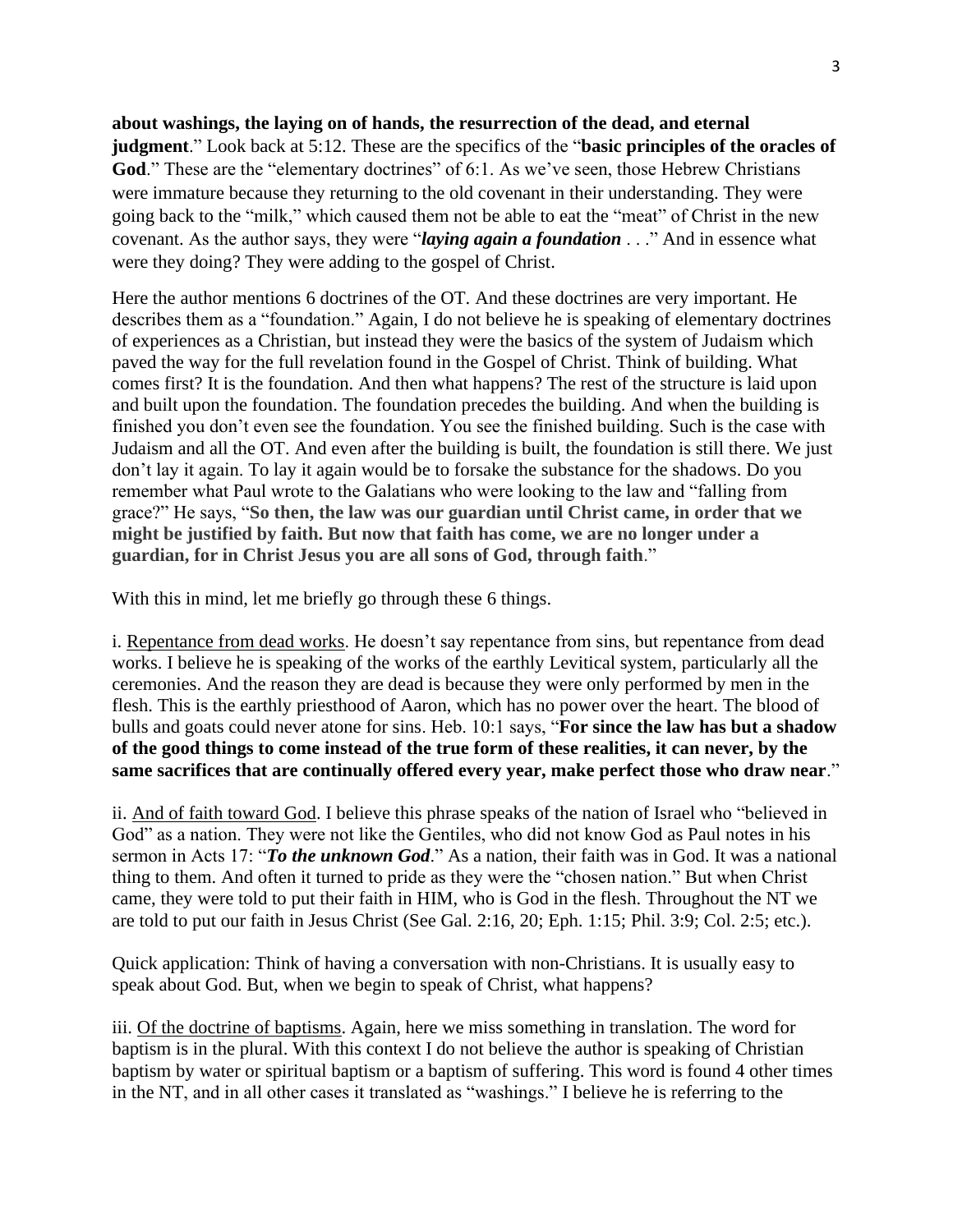ceremonial washings of Mosaic Law. There are SOOO many commands to wash in the OT. And at times, they were rigorously followed. They washed their hands, their bodies, their clothes, their sacrificial instruments, etc. And all of these pictured the removal of sin. But, now Christ had come. It was no longer necessary to go back to these washings as a removal for sins.

iv. And of laying on of hands. I believe this refers primarily to the high priest laying his hands on the animal of sacrifice in the old system. Lev. 16:21 says: "**And Aaron shall lay both his hands on the head of the live goat, and confess over it all the iniquities of the people of Israel, and all their transgressions, all their sins. And he shall put them on the head of the goat and send it away into the wilderness by the hand of a man who is in readiness**." This was a huge part of the Day of Atonement, and those Hebrew Christians would have understood this.

v. And of the resurrection of the dead. Both Christians and Jews believe in the resurrection of the dead. And for most (except the Sadducees), they believed in a "general" resurrection of the both the just and the unjust. Martha said to Jesus concerning Lazarus: "**I know that he shall rise again the resurrection at the last day**" (John 11:24). Now, in contrast we read in Mark 9:9-10: "**And as they were coming down the mountain, he charged them to tell no one what they had seen, until the Son of Man had risen from the dead. So they kept the matter to themselves, questioning what this rising from the dead might mean**." The Christian resurrection is one of the redeemed before that of the wicked. "*The dead in Christ shall rise first*." I know there is a lot here, but in brevity, there is a shift from the OT understanding of the NT understanding with the resurrection of the dead. It changes from there is a "resurrection OF the dead" to there is a "resurrection FROM the dead." In the OT there is a general resurrection. In the NT, there is a resurrection of the redeemed in Christ."

vi. And of eternal judgment. Without going into much detail, there is a shift in the understanding of eternal judgment. In the OT is general as God will bring every work of man into judgment." But, in the NT it has now become the judgment seat of Christ and the great white throne described in Rev. 20.

Now, I know I flew through those 6 things. And getting every point of explanation is not as important as the main truth. In our context those Christian Hebrews had confessed Christ. Their faith was in Him. But, through persecution and time, they began to question their confession and they were in danger of returning to Judaism, or at least holding on to those things and believing in Christ at the same time. They were in danger of forsaking the substance for the shadows. But, our author says, "*Let us leave these elementary, foundational doctrines and move on to maturity. Yes, the milk is good, but let's move also to the meat. Let's don't relearn the same things over and over. Look unto Christ, who is superior to the old covenant. Then, you will be able to teach others. Then, you will be able to handle the word of righteousness. Then, you will be able to distinguish between good and evil*." In the end, they were adding to the Gospel of Christ.

Look at 9:13: "**For if the blood of goats and bulls, and the sprinkling of defiled persons with the ashes of a heifer, sanctify for the purification of the flesh, how much more will the blood of Christ, who through the eternal Spirit offered himself without blemish to God, purify our conscience from dead works to serve the living God**."